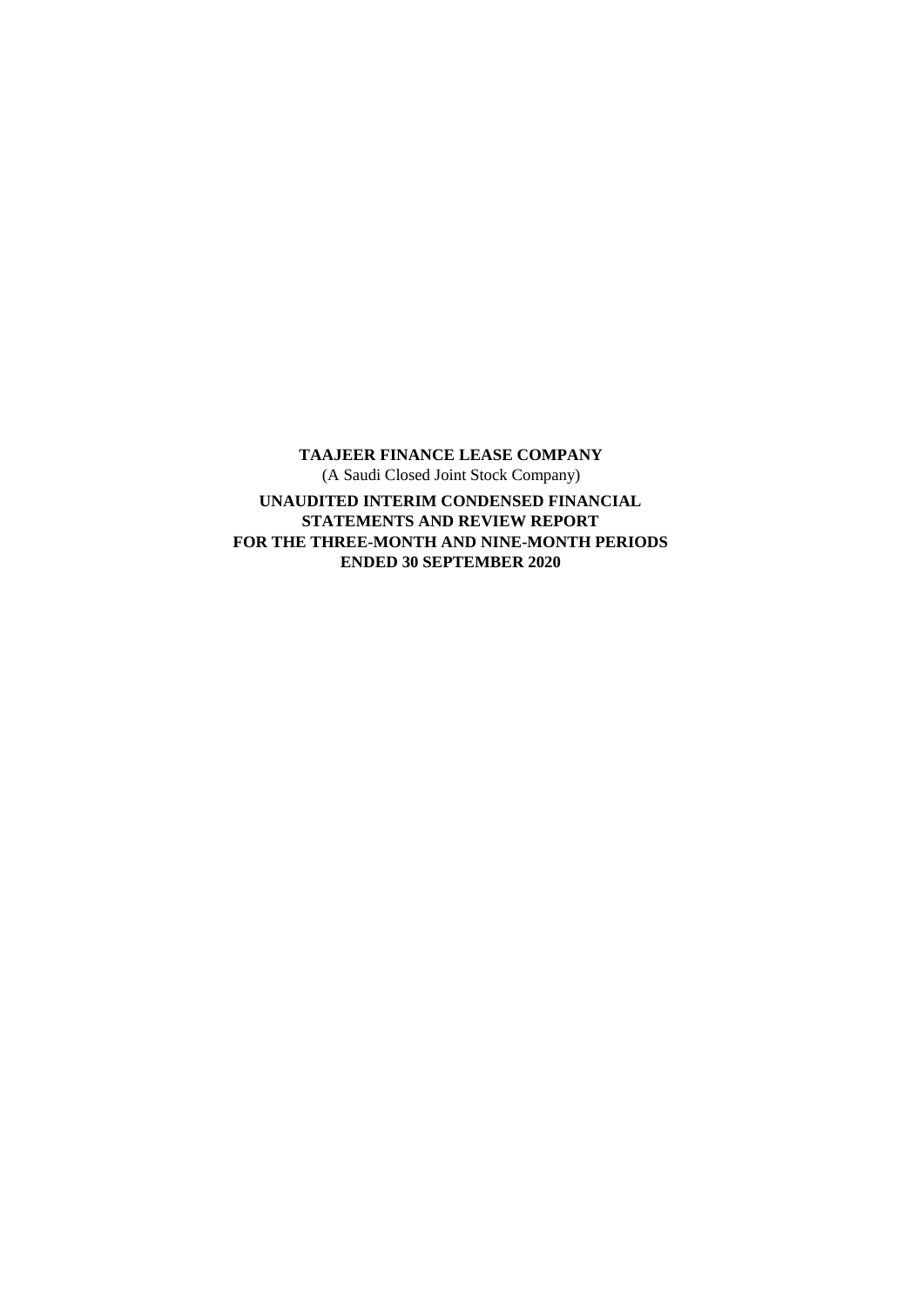# **TAAJEER FINANCE LEASE COMPANY** (A Saudi Closed Joint Stock Company) **INTERIM CONDENSED FINANCIAL STATEMENTS (UNAUDITED) FOR THE THREE-MONTH AND NINE-MONTH PERIODS ENDED 30 SEPTEMBER 2020**

| <b>Contents</b>                                                            | Page           |
|----------------------------------------------------------------------------|----------------|
| Independent auditor's review report                                        |                |
| Interim condensed statement of financial position – unaudited              | $\overline{2}$ |
| Interim condensed statement of comprehensive income – unaudited            | 3              |
| Interim condensed statement of changes in shareholders' equity – unaudited | 4              |
| Interim condensed statement of cash flows – unaudited                      | 5              |
| Notes to the interim condensed financial statements – unaudited            | $6 - 13$       |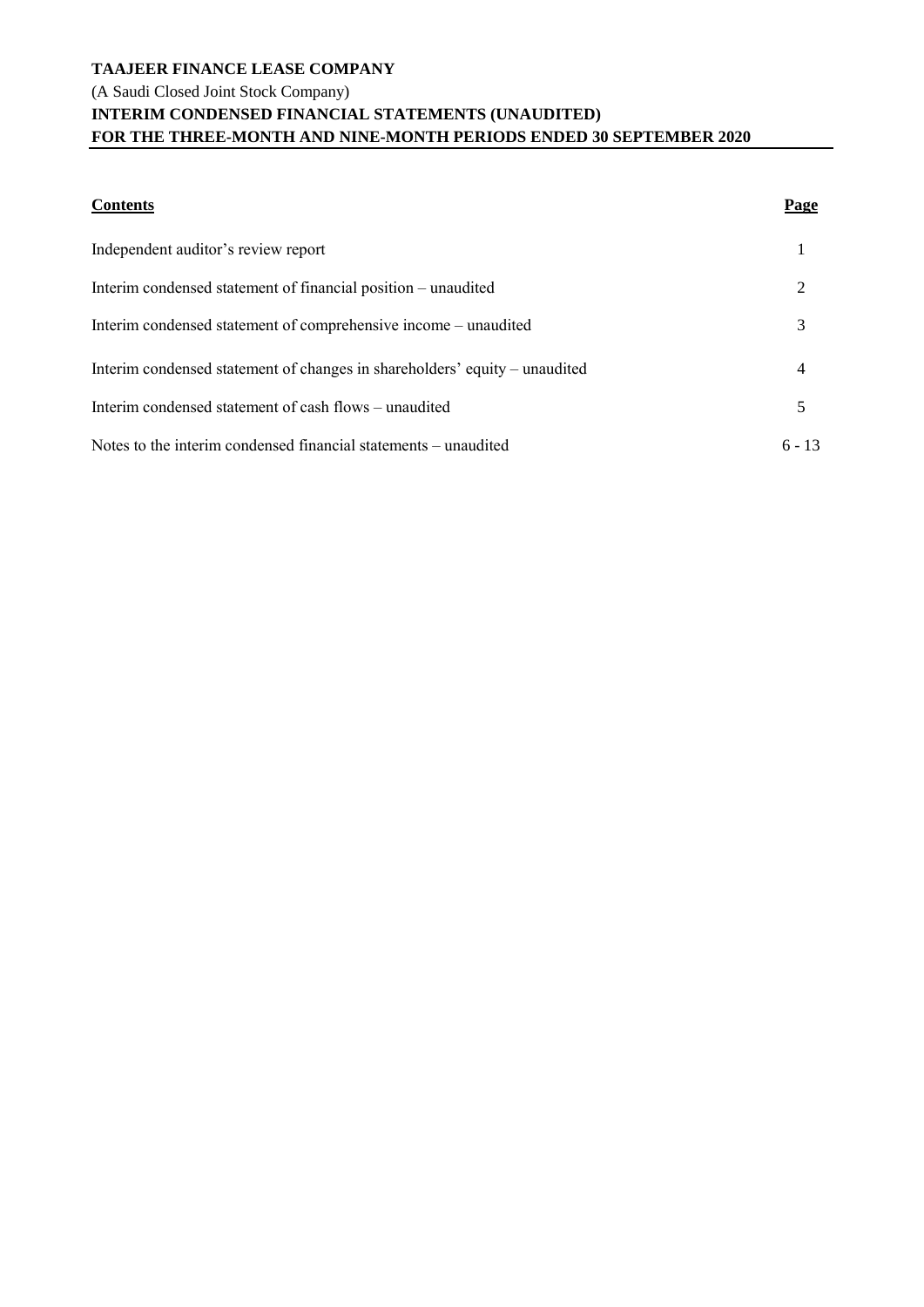

BAKER TILLY MKM & CO. CERTIFIED PUBLIC ACCOUNTANTS P.O.Box 300467, Riyadh 11372 Kingdom of Saudi Arabia

T: +966 11 835 1600 F: +966 11 835 1601

#### **INDEPENDENT AUDITOR'S REVIEW REPORT**

#### To the shareholders

# **Taajeer Finance Lease Company**

(a Saudi Closed Joint Stock Company)

#### Introduction

We have reviewed the accompanying interim condensed statement of financial position of Taajeer Finance Lease Company (a Saudi Closed Joint Stock Company) (the "Company") as at 30 September 2020, the related interim condensed statement of comprehensive income for the three-month and nine-month periods then ended, and the related interim condensed statements of changes in shareholders' equity and cash flows for the nine-month period then ended and other explanatory notes. Management is responsible for the preparation and fair presentation of these interim condensed financial statements in accordance with IAS 34 "Interim Financial Reporting" as endorsed in the Kingdom of Saudi Arabia. Our responsibility is to express a conclusion on these interim condensed financial statements based on our review.

#### **Scope of review**

We conducted our review in accordance with the International Standard on Review Engagements 2410 'Review of Interim Financial Information Performed by the Independent Auditor of the Entity' as endorsed in the Kingdom of Saudi Arabia. A review of interim condensed financial statements consists of making inquiries, primarily of the persons responsible for financial and accounting matters, and applying analytical and other review procedures. A review is substantially less in scope than an audit conducted in accordance with International Standards on Auditing (ISAs) as endorsed in the Kingdom of Saudi Arabia and consequently does not enable us to obtain assurance that we would become aware of all significant matters that might be identified in an audit. Accordingly, we do not express an audit opinion.

#### Conclusion

Based on our review, nothing has come to our attention that causes us to believe that the accompanying interim condensed financial statements are not prepared, in all material respects, in accordance with IAS 34 as endorsed in the Kingdom of Saudi Arabia.

**BAKER TILLY MKM & CO.** Certified Public Accountants

 $\circ$ 

Ayad Obeyan Alseraihi License No. 405

Jeddah on 27 October 2020 Corresponding to 10 Rabi Al Awwal 1442H



 $\overline{1}$ 

Mixed professional partnership | Head Office - Riyadh | Kingdom of Saudi Arabia | License 323/11/479 | 9/9/1433H | CR 1010428101. Email: saudi@bakertillyjfc.com | Website.www.bakertillymkm.com Baker Tilly MKM & Co. Certified Public Accountants trading as Baker Tilly is an independent member of the global network of Baker Tilly International.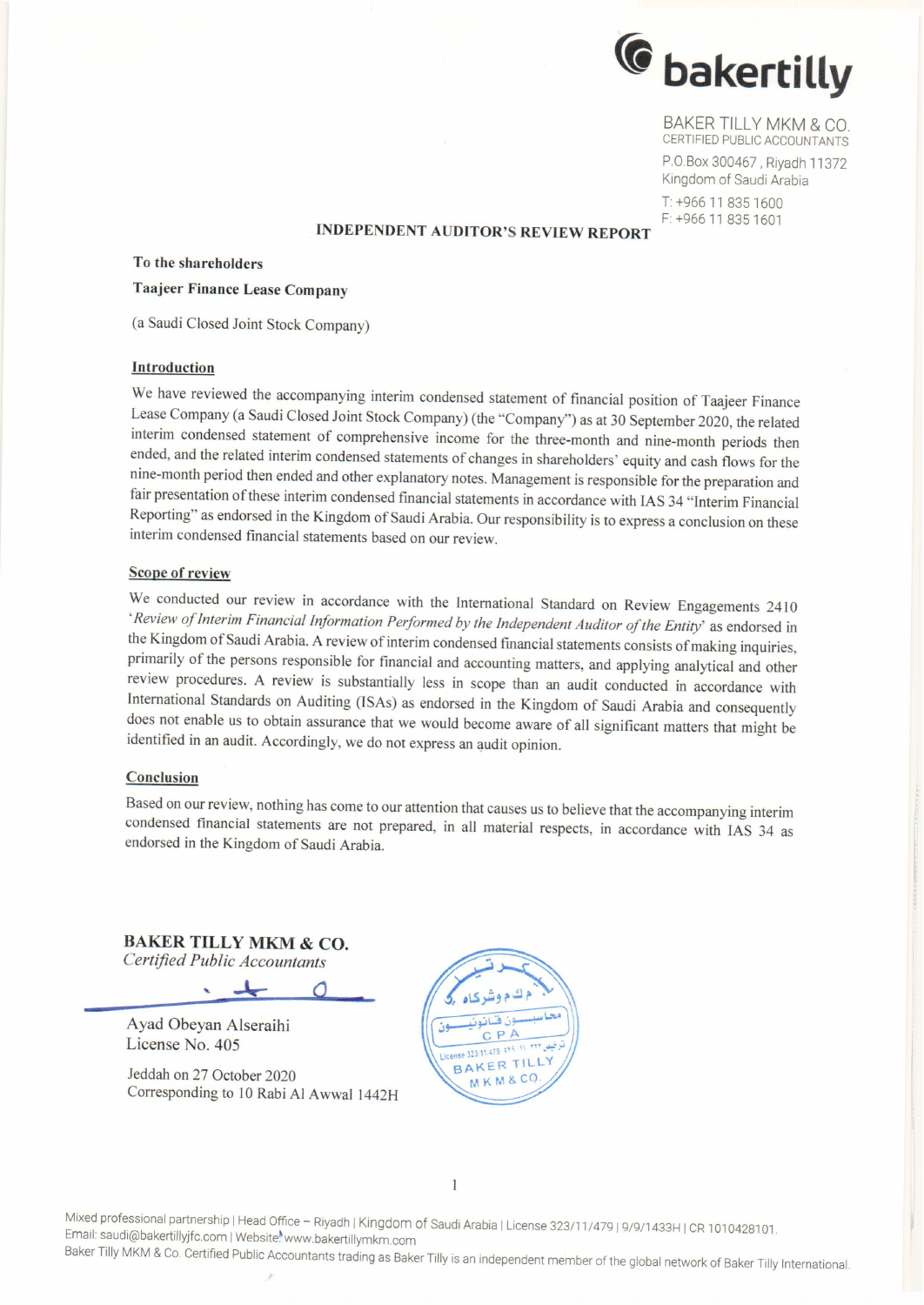# **TAAJEER FINANCE LEASE COMPANY** (A Saudi Closed Joint Stock Company) **INTERIM CONDENSED STATEMENT OF FINANCIAL POSITION (UNAUDITED) AS AT 30 SEPTEMBER 2020**

|                                             |             | As At        |             |
|---------------------------------------------|-------------|--------------|-------------|
|                                             |             | 30 September | 31 December |
|                                             |             | 2020         | 2019        |
|                                             | <b>Note</b> | (Unaudited)  | (Audited)   |
|                                             |             | $S_{I\!\!R}$ | SR          |
| <b>ASSETS</b>                               |             |              |             |
| Cash and Bank balances                      | 5           | 99,023,560   | 96,029,812  |
| Prepayments and other receivables           |             | 24,787,836   | 11,965,828  |
| Vehicles available for sale                 |             | 3,094,170    | 887,923     |
| Net investment in finance lease             | 6           | 508,774,724  | 422,668,096 |
| Net deferred consideration receivable       | 6           | 22,138,584   | 20,362,584  |
| Investment classified at FVTOCI             |             | 892,850      | 892,850     |
| Property and equipment                      |             | 3,912,390    | 3,891,750   |
| Intangibles                                 |             | 3,207,759    | 3,881,351   |
| <b>TOTAL ASSETS</b>                         |             | 665,831,873  | 560,580,194 |
| <b>LIABILITIES AND SHAREHOLDERS' EQUITY</b> |             |              |             |
| <b>LIABILITIES</b>                          |             |              |             |
| Trade payables                              | 7           | 69,466,437   | 93,319,571  |
| Due to related parties                      | 10          | 19,263,716   | 28,560,472  |
| Zakat payable                               | 8           | 3,477,776    | 4,212,709   |
| Net servicing liability                     | 6           | 16,485,206   | 15,502,579  |
| Long-term loans                             | 9           | 328,073,552  | 202,646,815 |
| <b>Unearned Government grant</b>            |             | 1,053,109    |             |
| Employee termination benefits               |             | 2,020,217    | 1,559,794   |
| <b>TOTAL LIABILITIES</b>                    |             | 439,840,013  | 345,801,940 |
| <b>SHAREHOLDERS' EQUITY</b>                 |             |              |             |
| Share capital                               |             | 200,000,000  | 200,000,000 |
| Statutory reserve                           |             | 3,883,191    | 3,883,191   |
| Retained earnings                           |             | 22,108,669   | 10,895,063  |
| <b>TOTAL SHAREHOLDERS' EQUITY</b>           |             | 225,991,860  | 214,778,254 |
| TOTAL LIABILITIES AND SHAREHOLDERS' EQUITY  |             | 665,831,873  | 560,580,194 |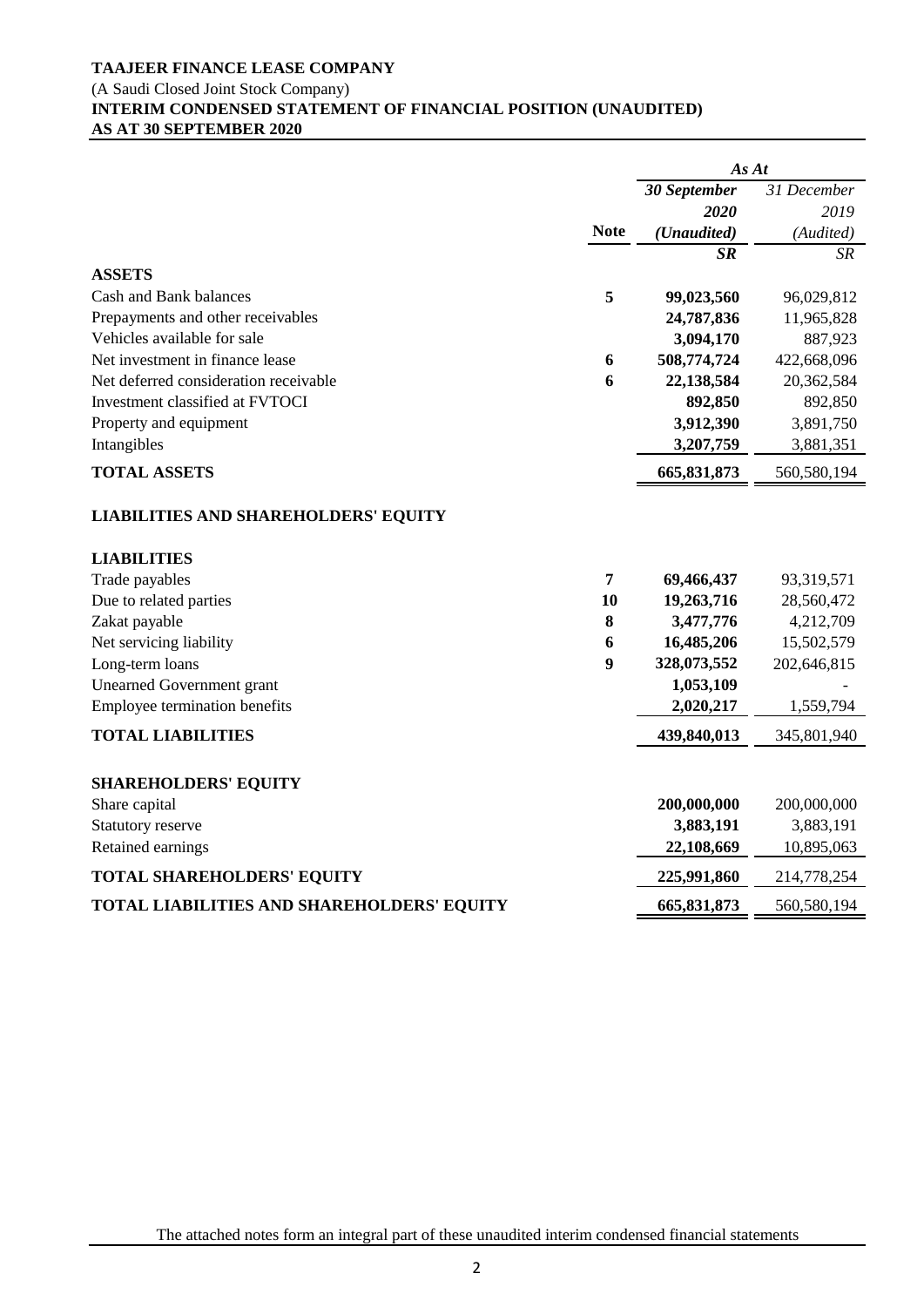#### **TAAJEER FINANCE LEASE COMPANY** (A Saudi Closed Joint Stock Company) **INTERIM CONDENSED STATEMENT OF COMPREHENSIVE INCOME (UNAUDITED)**  FOR THE THREE-MONTH AND NINE-MONTH PERIODS ENDED 30 SEPTEMBER 2020

|                                                      |             | For the three-month period<br>ended |                      | For the nine-month period<br>ended |                      |
|------------------------------------------------------|-------------|-------------------------------------|----------------------|------------------------------------|----------------------|
|                                                      | <b>Note</b> | 30 September<br>2020                | 30 September<br>2019 | 30 September<br>2020               | 30 September<br>2019 |
|                                                      |             | <b>SR</b>                           | <b>SR</b>            | <b>SR</b>                          | <b>SR</b>            |
| Finance income                                       |             | 12,763,780                          | 9,668,672            | 35,452,973                         | 27,719,491           |
| Finance costs                                        |             | (2,322,880)                         | (2,671,422)          | (7,783,221)                        | (7,046,667)          |
| Net finance income                                   |             | 10,440,900                          | 6,997,250            | 27,669,752                         | 20,672,824           |
| Net gain on securitization of receivables            | 6           | 17,257,574                          | 14,006,304           | 22,381,047                         | 35,328,073           |
| Net change in deferred consideration receivable      | 6           | (1,661,861)                         | 271,699              | (1,973,666)                        | 652,017              |
| Net change in net servicing liability                | 6           | 2,780,389                           | 1,412,038            | 7,088,033                          | 3,199,637            |
| Government grant income                              |             | 439,219                             | 438,620              | 1,462,754                          | 695,924              |
| Other operating income                               | 11          | 1,234,779                           | 2,023,215            | 14,434,802                         | 11,779,125           |
| Selling and marketing expenses                       |             | (2,747,876)                         | (2,852,914)          | (11, 385, 903)                     | (8,425,882)          |
| General and administrative expenses                  |             | (7,641,419)                         | (5,993,273)          | (19, 125, 995)                     | (17, 423, 427)       |
| (Impairment) / reversal of net investment in finance |             |                                     |                      |                                    |                      |
| lease                                                | 6           | 4,430,346                           | (3, 119, 933)        | (19, 493, 395)                     | (5,570,589)          |
| Other operating expenses                             |             | (2,611,627)                         | (256,700)            | (6,235,144)                        | (734, 601)           |
| Net operating profit                                 |             | 21,920,424                          | 12,926,306           | 14,822,285                         | 40,173,101           |
| Zakat                                                | 8           | (1,908,386)                         | (1,292,630)          | (3,608,679)                        | (4,509,684)          |
| Profit for the period                                |             | 20,012,038                          | 11,633,676           | 11,213,606                         | 35,663,417           |
| Other comprehensive income for the period            |             |                                     |                      |                                    |                      |
| Total comprehensive income for the period            |             | 20,012,038                          | 11,633,676           | 11,213,606                         | 35,663,417           |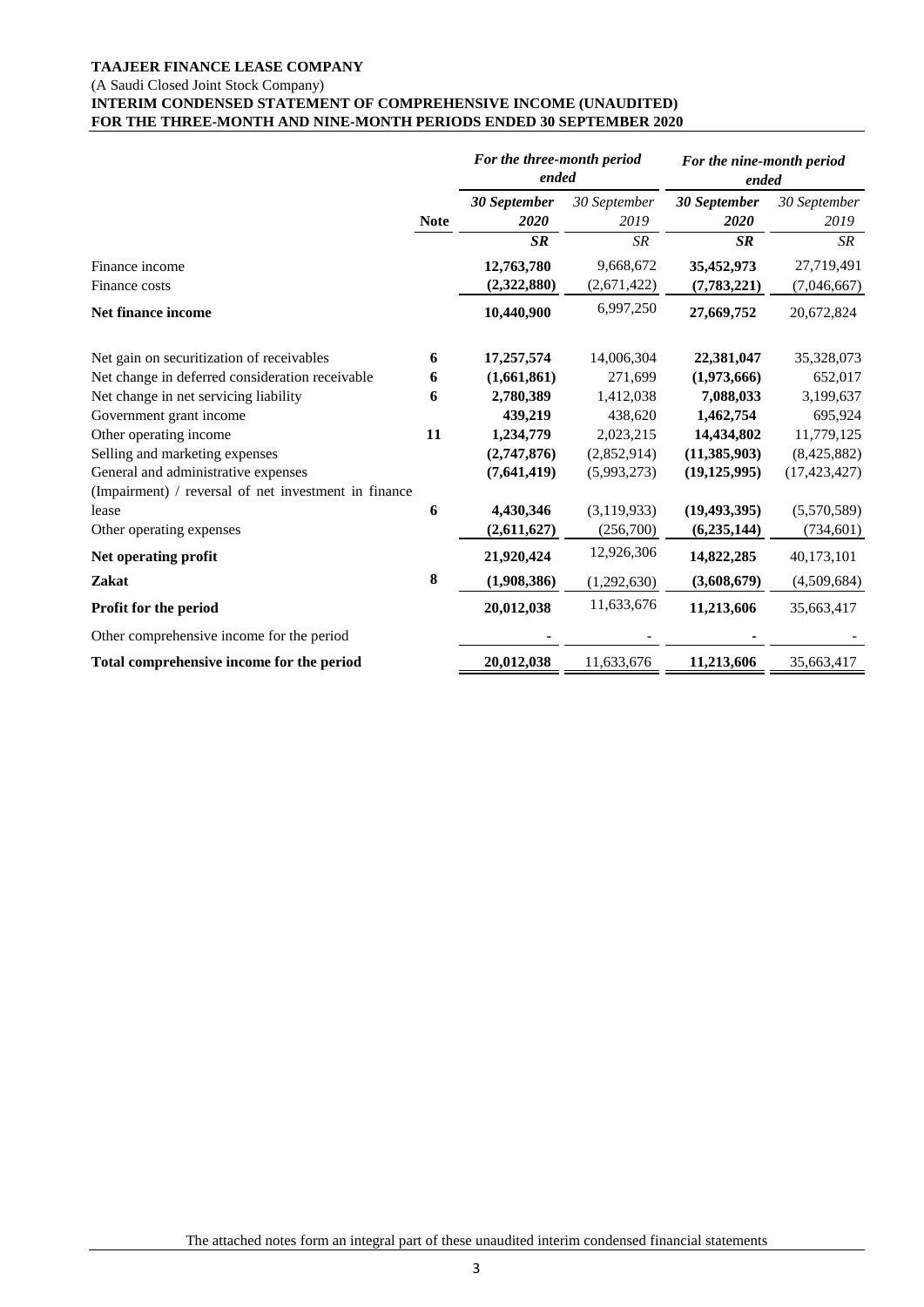### (A Saudi Closed Joint Stock Company)

# **INTERIM CONDENSED STATEMENT OF CHANGES IN SHAREHOLDERS' EQUITY (UNAUDITED) FOR THE NINE-MONTH PERIOD ENDED 30 SEPTEMBER 2020**

|                                                       |               |                  | <b>Retained</b><br>earnings / |               |
|-------------------------------------------------------|---------------|------------------|-------------------------------|---------------|
|                                                       |               | <b>Statutory</b> | (Accumulated                  |               |
|                                                       | Share capital | reserve          | losses)                       | <b>Total</b>  |
|                                                       | <b>SR</b>     | <b>SR</b>        | <b>SR</b>                     | <b>SR</b>     |
| For the nine-month period<br>ended 30 September 2020: |               |                  |                               |               |
| <b>Balance as at 31 December 2019</b>                 | 200,000,000   | 3,883,191        | 10,895,063                    | 214,778,254   |
| Profit for the period                                 |               |                  | 11,213,606                    | 11,213,606    |
| Other comprehensive income                            |               |                  |                               |               |
| <b>Total comprehensive income</b>                     |               |                  | 11,213,606                    | 11,213,606    |
| As at 30 September 2020                               | 200,000,000   | 3,883,191        | 22,108,669                    | 225,991,860   |
| For the nine-month period<br>ended 30 September 2019: |               |                  |                               |               |
| Balance as at 31 December 2018                        | 200,000,000   | 140,991          | (22, 626, 849)                | 177,514,142   |
| Profit for the period                                 |               |                  | 35,663,417                    | 35,663,417    |
| Other comprehensive income                            |               |                  |                               |               |
| Total comprehensive income                            |               |                  | 35,663,417                    | 35,663,417    |
| As at 30 September 2019                               | 200,000,000   | 140,991          | 13,036,568                    | 213, 177, 559 |

The attached notes form an integral part of these unaudited interim condensed financial statements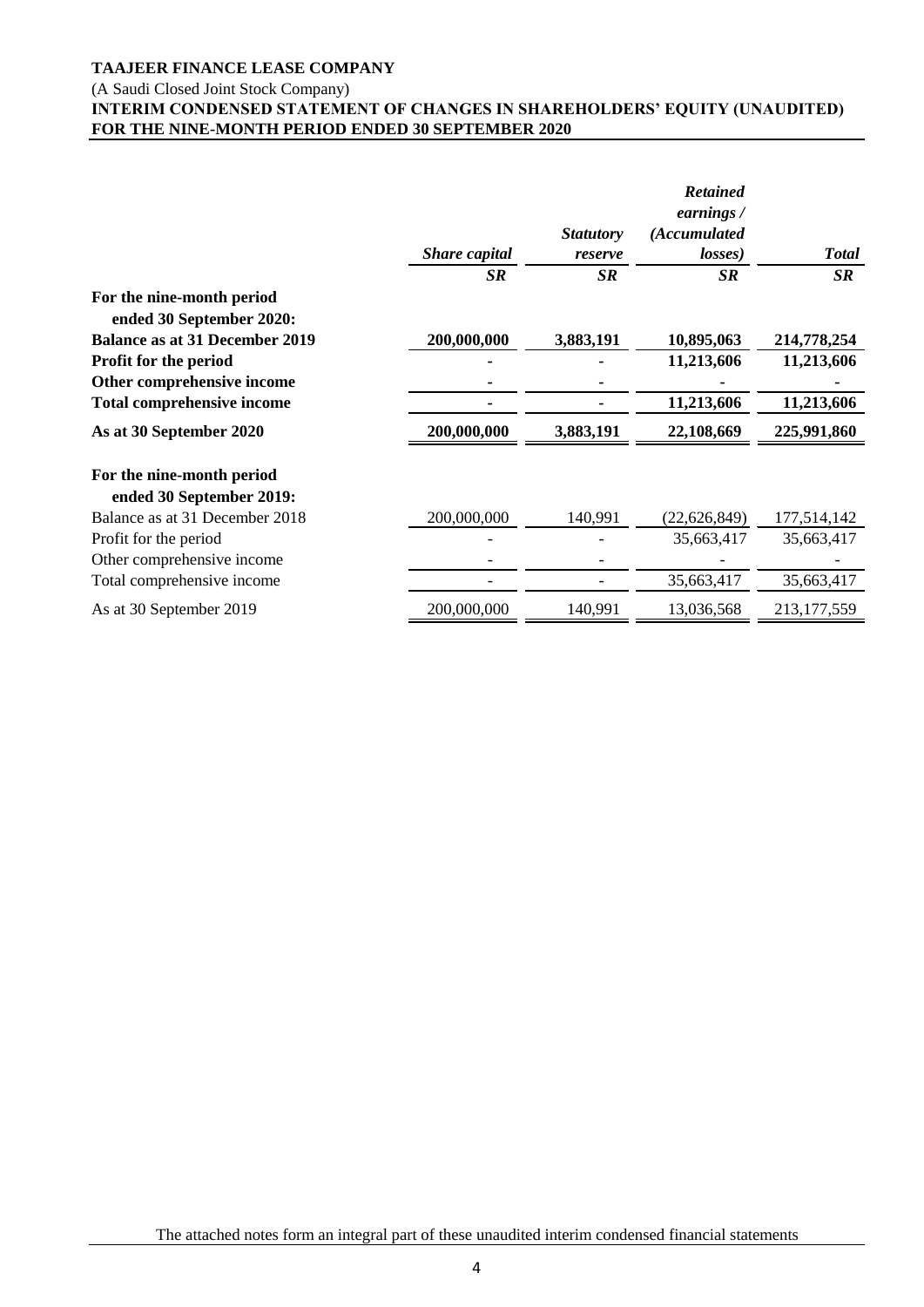## (A Saudi Closed Joint Stock Company)

# **INTERIM CONDENSED STATEMENT OF CASH FLOWS (UNAUDITED) FOR THE NINE-MONTH PERIOD ENDED 30 SEPTEMBER 2020**

|                                                                                                     |             | For the nine-month period ended |                             |
|-----------------------------------------------------------------------------------------------------|-------------|---------------------------------|-----------------------------|
|                                                                                                     |             | 30 September                    | 30 September                |
|                                                                                                     | <b>Note</b> | 2020                            | 2019                        |
|                                                                                                     |             | <b>SR</b>                       | SR                          |
| <b>OPERATING ACTIVITIES</b>                                                                         |             |                                 |                             |
| Profit for the period before zakat                                                                  |             | 14,822,285                      | 40,173,101                  |
| Adjustments for non-cash items:                                                                     |             |                                 |                             |
| Impairment of net investment in finance lease                                                       | 6           | 19,493,395                      | 5,570,589                   |
| Finance costs                                                                                       |             | 7,783,221                       | 7,046,667                   |
| Depreciation and amortization                                                                       |             | 1,547,359                       | 1,312,146                   |
| Employee termination benefits incurred                                                              |             | 509,080                         | 326,583                     |
| Government grant income                                                                             |             | (1,462,754)                     | (695, 924)                  |
| Gain on restructuring of Government loan                                                            |             | (775, 278)                      |                             |
| Net gain on securitization of receivables                                                           | 6           | (22, 381, 047)                  | (35,328,073)                |
| Net change in deferred consideration receivables                                                    | 6           | 1,973,666                       | (652, 017)                  |
| Net change in net servicing liability                                                               | 6           | (7,088,033)                     | (3,199,637)                 |
|                                                                                                     |             | 14,421,894                      | 14,553,435                  |
| Changes in working capital:                                                                         |             |                                 |                             |
| Prepayments and other receivables                                                                   |             | (12,822,008)                    | (11, 464, 911)              |
| Net investment in finance lease                                                                     |             | (78, 897, 982)                  | 67,231,440                  |
| Due from related parties                                                                            |             |                                 | (655,969)                   |
| Vehicles available for sale                                                                         |             | (2,206,247)                     | (490,051)                   |
| Long term loan, net                                                                                 |             | 128,717,878                     | 89,587,013                  |
| Trade payables                                                                                      |             | (24, 515, 672)                  | 23,741,426                  |
| Due to related parties                                                                              |             | (9, 296, 756)                   | (45,363,613)                |
| Cash generated from operations                                                                      |             | 15,401,107                      | 137, 138, 770               |
| Zakat paid                                                                                          |             | (4,343,612)                     | (140,992)                   |
| Finance cost paid                                                                                   |             | (7, 120, 683)                   | (5,895,871)                 |
| Employee termination benefits paid                                                                  |             | (48, 657)                       | (128, 265)                  |
| Net cash flows generated from operating activities                                                  |             | 3,888,155                       | 130,973,642                 |
| <b>INVESTING ACTIVITIES</b>                                                                         |             |                                 |                             |
| Purchase of property and equipment                                                                  |             | (894, 407)                      | (2,438,224)                 |
| Purchase of intangibles                                                                             |             |                                 | (1,078,053)                 |
| Net cash flows used in investing activities                                                         |             | (894, 407)                      | (3,516,277)                 |
|                                                                                                     |             | 2,993,748                       |                             |
| Net change in cash and cash equivalents<br>Cash and cash equivalents at the beginning of the period |             | 96,029,812                      | 127, 457, 365<br>16,200,846 |
|                                                                                                     |             | 99,023,560                      |                             |
| CASH AND CASH EQUIVALENTS AT THE END OF THE PERIOD                                                  |             |                                 | 143,658,211                 |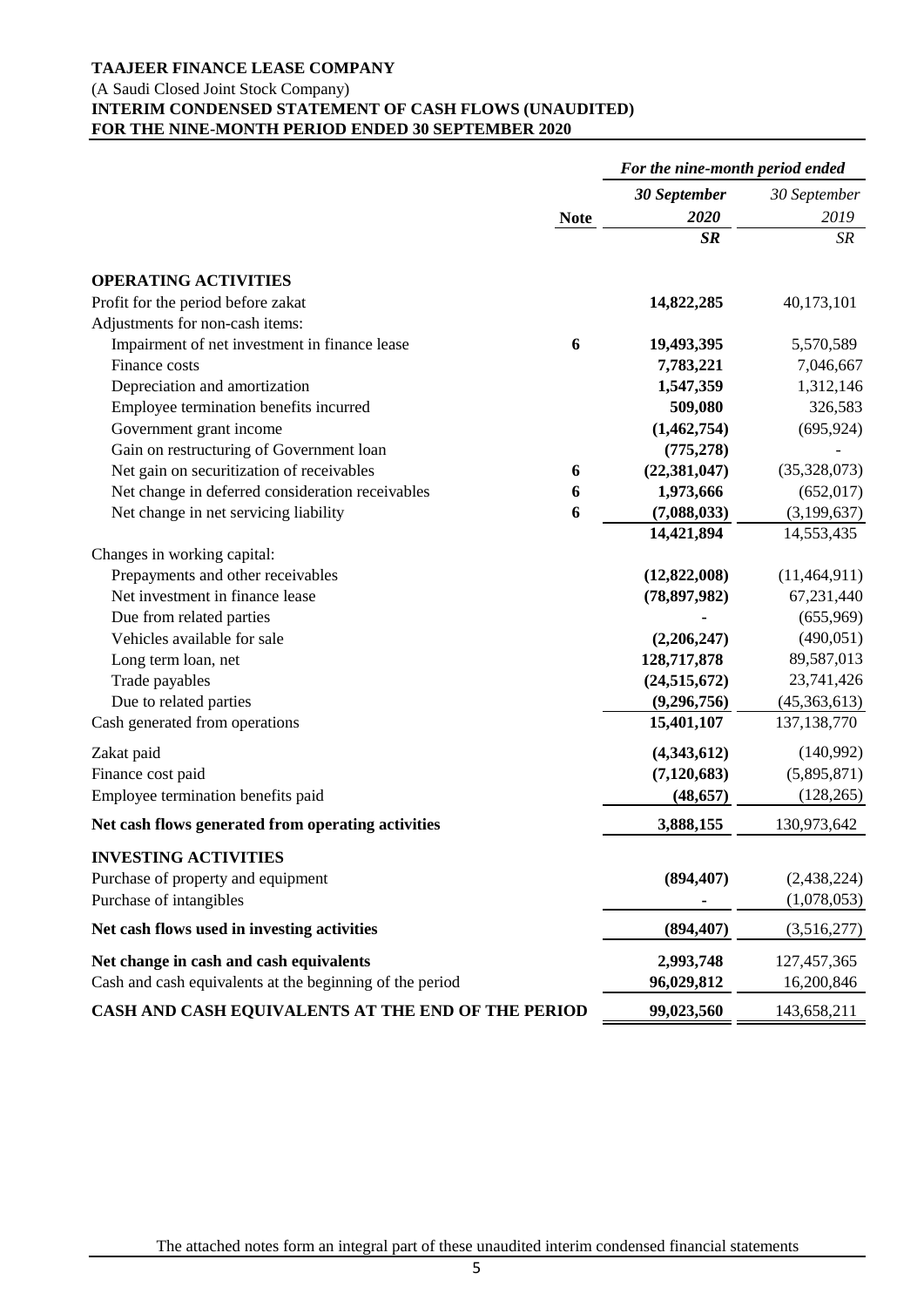### **TAAJEER FINANCE LEASE COMPANY** (A Saudi Closed Joint Stock Company) **NOTES TO THE INTERIM CONDENSED FINANCIAL STATEMENTS (UNAUDITED) FOR THE NINE-MONTH PERIOD ENDED 30 SEPTEMBER 2020**

### **1 ORGANISATION AND ACTIVITIES**

Taajeer Finance Lease Company (the "Company") is a Saudi Closed Joint Stock Company, registered in the Kingdom of Saudi Arabia under Commercial Registration number 4030289565 issued on 17 Sha'ban 1437H (corresponding to 24 May 2016).

The Company's head office is in Jeddah. The principal activity of the Company is to engage in the following business activities in the Kingdom of Saudi Arabia:

a) Small and Medium Enterprises (SME) Financing

- b) Finance leasing
- c) Consumer Finance Murabaha

On 29 Safar 1438H (corresponding to 29 November 2016), the Company received a license from Saudi Arabian Monetary Authority (SAMA) to undertake both finance leasing and small and medium enterprises (SME) financing in the Kingdom of Saudi Arabia under license number 46/AU/201611.

On 13 Jumada I 1441H (corresponding to 8 January 2020), the Company has obtained the approval from SAMA to add consumer financing murabaha as a new product for individuals.

The Company is a subsidiary of Al Ahdaf Al Mumaizah Company Limited (the "Parent Company"). The ultimate parent of the Company is Taajeer Group ("Ultimate Parent"). Saudi shareholders own the Company, the Parent and the Ultimate Parent of the Company.

As at 30 September 2020, the Company operates through 6 branches (31 December 2019: 6 branches). The accompanying financial statements include the assets, liabilities and results of the Company and these branches as listed below represents:

| <b>CR</b> number | Location    |
|------------------|-------------|
| 1010468134       | Riyadh      |
| 4030293321       | Jeddah      |
| 2252067592       | Al Mubarraz |
| 2050111740       | Dammam      |
| 4031098948       | Mecca       |
| 5850070587       | Abha        |

### **2 BASIS OF PREPARATION**

The interim condensed financial statements of the Company for the nine-month period ended 30 September 2020 have been prepared in accordance with International Accounting Standard 34 "Interim Financial Reporting" (IAS 34) as endorsed in the Kingdom of Saudi Arabia.

The interim condensed financial statements have been prepared on a historical cost convention using the accrual basis of accounting, except for financial instruments measured at fair value and as indicated otherwise. The interim condensed financial statements are presented in Saudi Riyals which is also the functional currency of the Company and all values are rounded to the nearest Riyal (SR), except when otherwise indicated.

These interim condensed financial statements do not include all the information required for the annual financial statements.

The interim condensed financial statements may not be considered indicative of the expected results for the full year.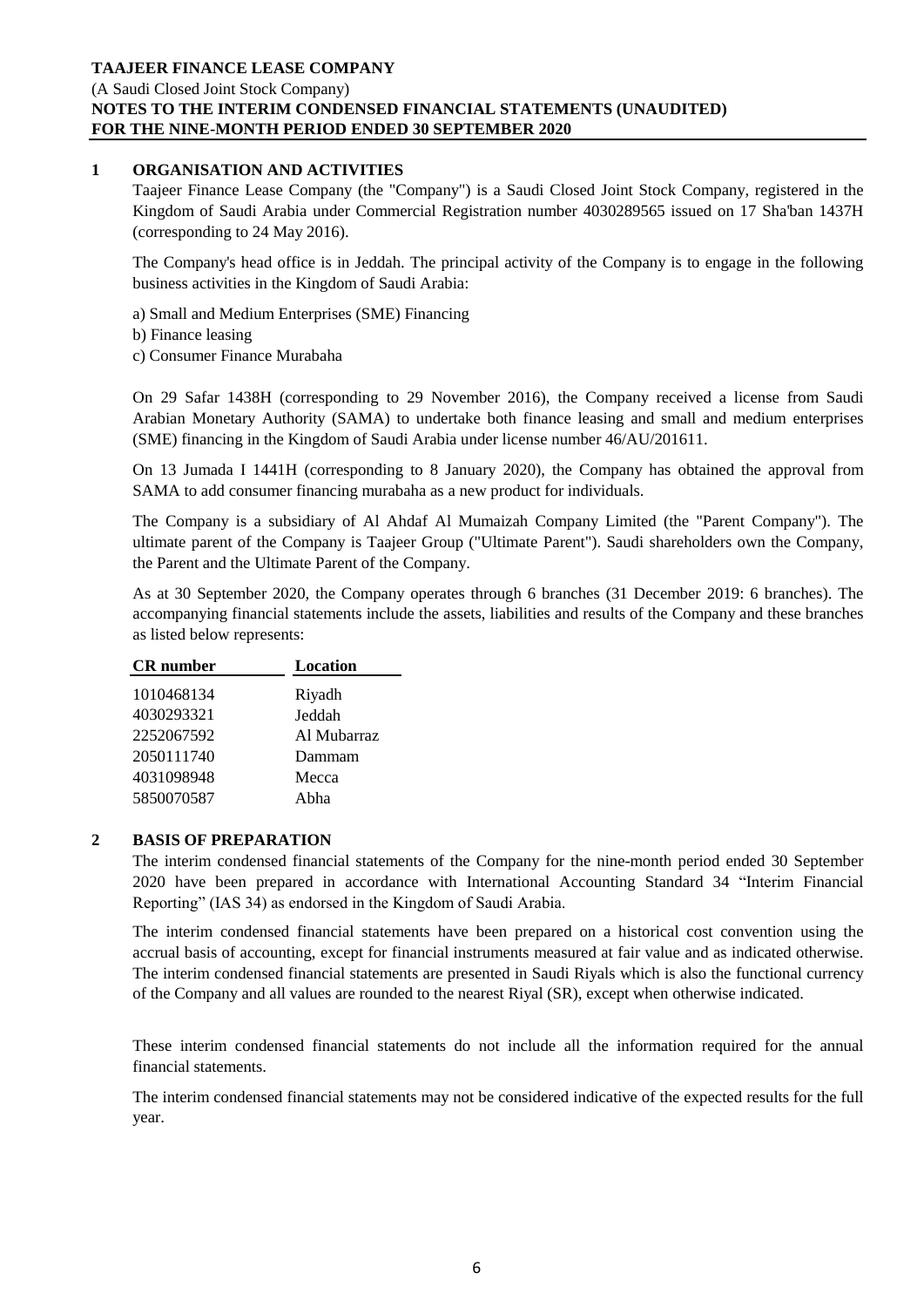(A Saudi Closed Joint Stock Company)

# **NOTES TO THE INTERIM CONDENSED FINANCIAL STATEMENTS (UNAUDITED) (continued) FOR THE NINE-MONTH PERIOD ENDED 30 SEPTEMBER 2020**

### **3 SIGNIFICANT ACCOUNTING JUDGEMENTS, ESTIMATES AND ASSUMPTIONS**

The preparation of the Company's interim condensed financial statements requires management to make judgements, estimates and assumptions that affect the reported amounts of revenues, expenses, assets and liabilities, and the accompanying disclosures, and the disclosure of contingent liabilities. Uncertainty about these assumptions and estimates could result in outcomes that require a material adjustment to the carrying amount of assets or liabilities affected in future periods.

In preparing these interim condensed financial statements, the significant judgments made by management in applying the Company's accounting policies and the key sources of estimation uncertainty including the risk management policies were the same as those that were applied to the annual financial statements as of and for the year ended 31 December 2019.

## **4 SIGNIFICANT ACCOUNTING POLICIES**

The accounting policies and methods of computation adopted in the preparation of the interim condensed financial statements for the period ended 30 September 2020 are consistent with those followed in the preparation of the Company's financial statements for the year ended 31 December 2019, except for the following changes.

#### **Adoption of new standards, interpretations, amendments and revisions to existing standards**

- **-** Amendments to References to the Conceptual Framework in IFRS Standards.
- **-** Amendments to IFRS 3 Business Combinations.
- **-** Amendments to IAS 1 and IAS 8.

The adoption of these amendments did not have an impact on the Company's interim condensed financial statements.

### **5 CASH AND BANK BALANCES**

|                      | 30 September | 31 December |
|----------------------|--------------|-------------|
|                      | 2020         | 2019        |
|                      | <b>SR</b>    | <b>SR</b>   |
| Cash on hand         | 420,329      |             |
| <b>Bank balances</b> | 98,603,231   | 96,029,812  |
|                      | 99,023,560   | 96,029,812  |

### **6 NET INVESTMENT IN FINANCE LEASE**

|                                            | 30 September    | 31 December     |
|--------------------------------------------|-----------------|-----------------|
|                                            | <b>2020</b>     | 2019            |
|                                            | <b>SR</b>       | <b>SR</b>       |
| Gross investment in finance lease          | 778,353,064     | 645,689,690     |
| Less: unearned finance income              | (221, 873, 553) | (193, 771, 232) |
|                                            | 556,479,511     | 451,918,458     |
| Less: allowance for expected credit losses | (47, 704, 787)  | (29,250,362)    |
| Net investment in finance lease            | 508,774,724     | 422,668,096     |

During the nine-month period ended 30 September 2020, the Company has reassessed its assumptions and estimates regarding macroeconmic inputs such as GDP based on the current economic situation and therefore the Company has recalculated the effect on probabilities of default (PDs) to the individual pools of finance lease receivables.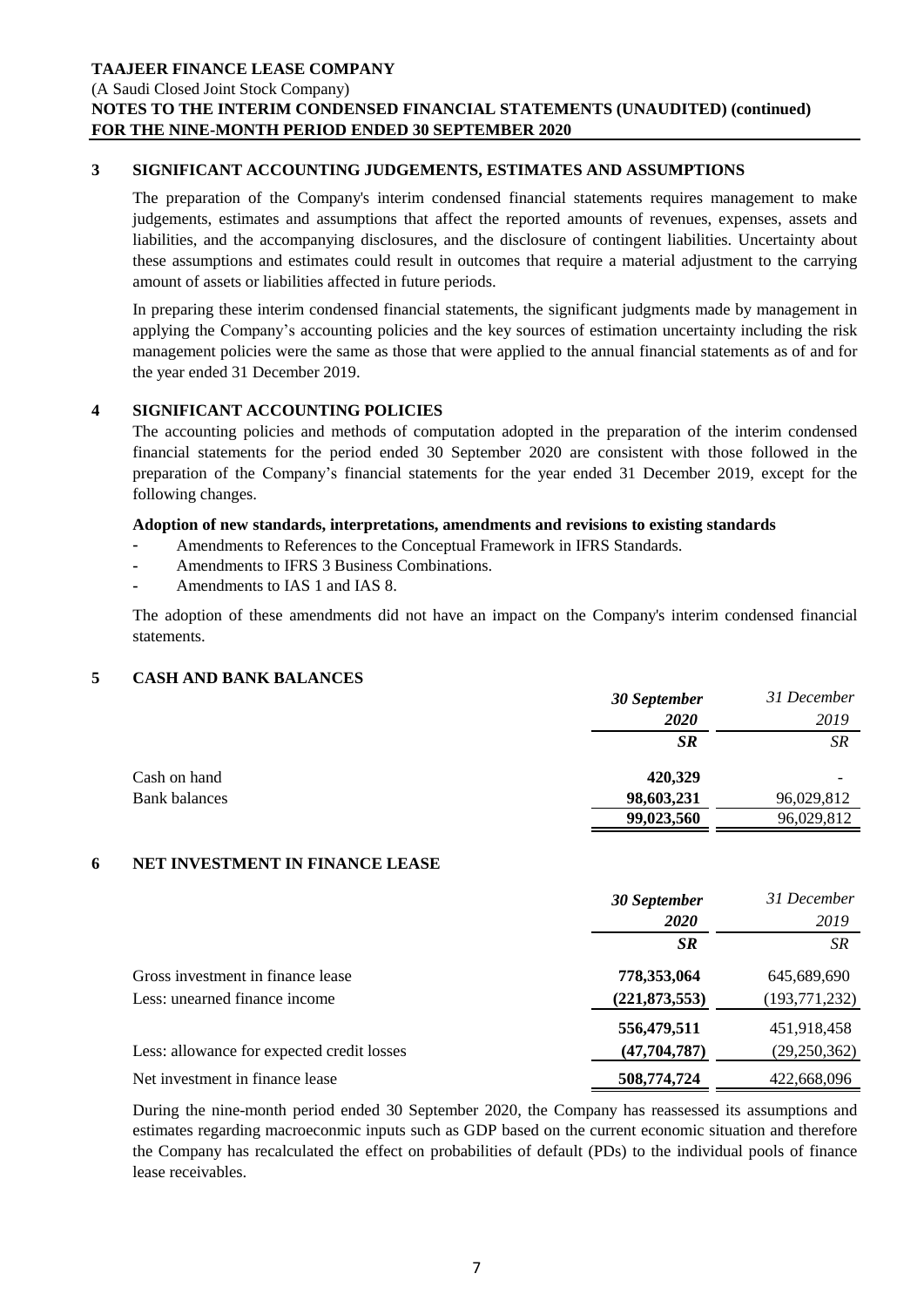(A Saudi Closed Joint Stock Company)

# **NOTES TO THE INTERIM CONDENSED FINANCIAL STATEMENTS (UNAUDITED) (continued) FOR THE NINE-MONTH PERIOD ENDED 30 SEPTEMBER 2020**

## **6 NET INVESTMENT IN FINANCE LEASE (Continued)**

# **6.1 Movement in allowance for expected credit losses**

|     |                                               | For the nine-  |               |
|-----|-----------------------------------------------|----------------|---------------|
|     |                                               | month period   | For the year  |
|     |                                               | ended 30       | ended 31      |
|     |                                               | September 2020 | December 2019 |
|     |                                               | <b>SR</b>      | SR.           |
|     | At the beginning of the year                  | 29,250,362     | 22,831,624    |
|     | Allowance related to derecognized receivables | (1,038,970)    | (4,334,901)   |
|     | Provided during the period / year             | 19,493,395     | 10,753,639    |
|     |                                               | 47,704,787     | 29,250,362    |
| 6.2 | Ageing of gross finance lease receivables     |                |               |
|     |                                               | 30 September   | 31 December   |
|     |                                               | 2020           | 2019          |
|     |                                               | <b>SR</b>      | SR            |
|     | Not due                                       | 748,597,275    | 621,766,396   |
|     | 1 - 3 months over due                         | 7,312,673      | 6,369,264     |
|     | 4 - 6 months over due                         | 6,157,629      | 5,496,270     |
|     | 7 - 12 months over due                        | 6,239,931      | 6,367,117     |
|     | Over 12 months over due                       | 10,045,556     | 5,690,643     |

### **6.3 Portfolio analysis**

The Company finances the sale of assets to its customers through Ijarah and Murabaha. Under Ijarah, the legal ownership of the assets is retained by the Company while under Murabaha legal ownership is transferred to the customer. The net investment portfolio of the Company is as follows:

 **778,353,064** 645,689,690

|                    |                            | 30 September 2020                 |                                                 |                          |  |
|--------------------|----------------------------|-----------------------------------|-------------------------------------------------|--------------------------|--|
|                    | <b>Gross</b><br>investment | <b>Unearned</b><br>finance income | <b>Allowance for</b><br>expected credit<br>loss | Net investment           |  |
|                    | <b>SR</b>                  | <b>SR</b>                         | SR                                              | <b>SR</b>                |  |
| Ijarah<br>Murabaha | 770,665,881<br>7,687,183   | (220, 262, 564)<br>(1,610,989)    | (46, 781, 756)<br>(923, 031)                    | 503,621,561<br>5,153,163 |  |
|                    | 778,353,064                | (221, 873, 553)                   | (47, 704, 787)                                  | 508,774,724              |  |
|                    | 31 December 2019           |                                   |                                                 |                          |  |
|                    |                            |                                   | Allowance for                                   |                          |  |
|                    | Gross                      | <b>Unearned</b>                   | expected credit                                 |                          |  |
|                    | investment                 | finance income                    | $\log s$                                        | Net investment           |  |
|                    | <b>SR</b>                  | SR                                | SR                                              | SR                       |  |
| <b>I</b> jarah     | 638, 554, 122              | (192, 815, 031)                   | (28,600,443)                                    | 417,138,648              |  |
| Murabaha           | 7,135,568                  | (956,201)                         | (649, 919)                                      | 5,529,448                |  |
|                    | 645,689,690                | (193, 771, 232)                   | (29,250,362)                                    | 422,668,096              |  |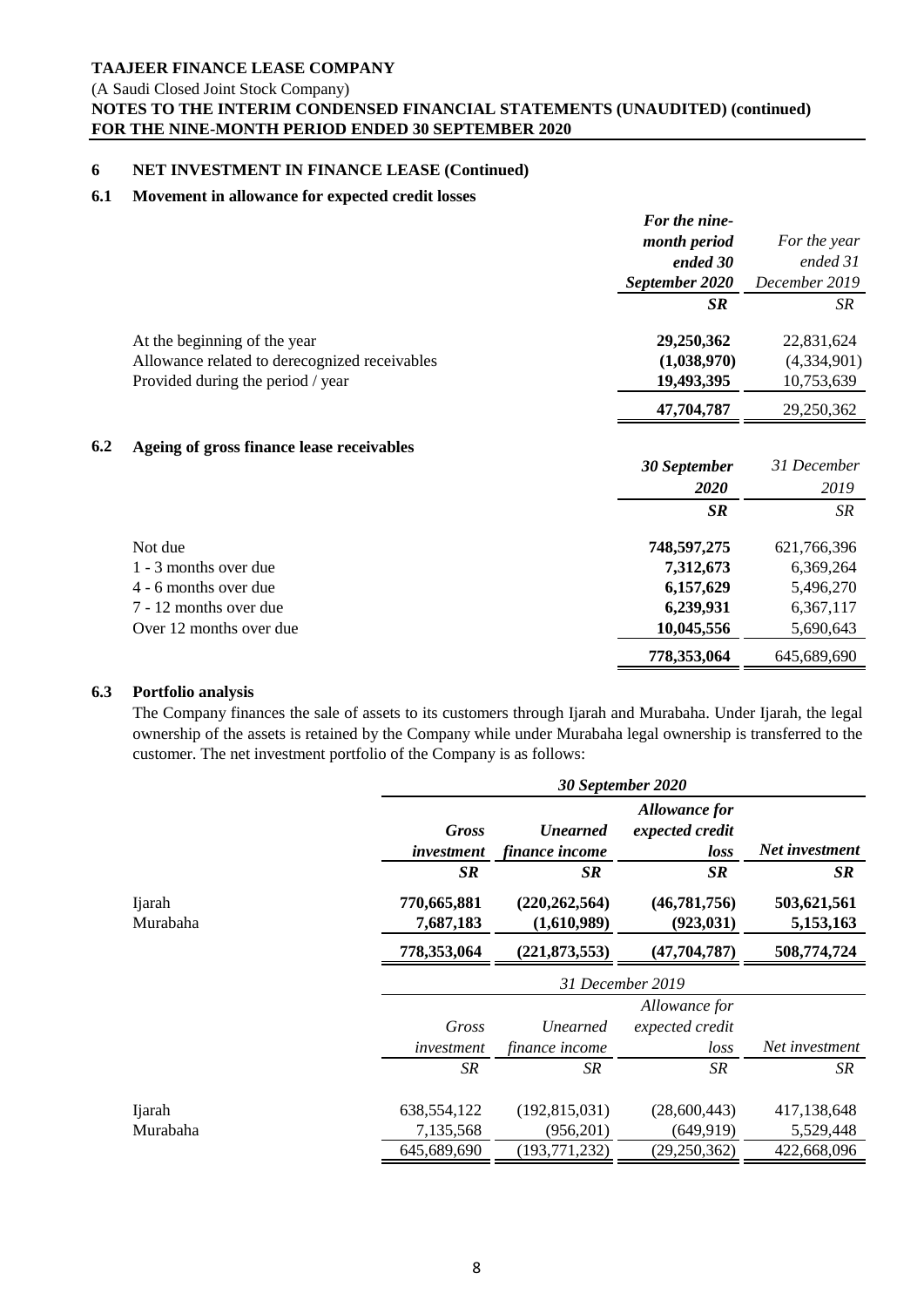(A Saudi Closed Joint Stock Company)

# **NOTES TO THE INTERIM CONDENSED FINANCIAL STATEMENTS (UNAUDITED) (continued) FOR THE NINE-MONTH PERIOD ENDED 30 SEPTEMBER 2020**

## **6 NET INVESTMENT IN FINANCE LEASE (continued)**

## **6.4 Maturity analysis of net investment in finance lease is as follows:**

|                                   |                | 30 September 2020 |                |                 |
|-----------------------------------|----------------|-------------------|----------------|-----------------|
|                                   |                | Non-current       |                |                 |
|                                   | Within 1 year  | 1 to 3 years      | Over 3 year    | <b>Total</b>    |
|                                   | <b>SR</b>      | <b>SR</b>         | SR.            | SR              |
| Gross investment in finance lease | 277,006,227    | 323,875,281       | 177,471,556    | 778,353,064     |
| Less: unearned finance income     | (86, 465, 474) | (100, 595, 462)   | (34,812,618)   | (221, 873, 553) |
| Net investment in finance lease   | 190,540,753    | 223,279,819       | 142,658,938    | 556,479,511     |
|                                   |                | 31 December 2019  |                |                 |
|                                   |                | Non-current       |                |                 |
|                                   | Within 1 year  | $1$ to 3 years    | Over 3 year    | Total           |
|                                   | SR.            | SR                | SR             | SR              |
| Gross investment in finance lease | 205,648,091    | 302,477,032       | 137, 564, 567  | 645,689,690     |
| Less: unearned finance income     | (72, 352, 559) | (92, 634, 249)    | (28, 784, 424) | (193, 771, 232) |
| Net investment in finance lease   | 133,295,532    | 209, 842, 783     | 108,780,143    | 451,918,458     |

#### **6.5 Securitized receivables**

The Company has entered into purchase and service agreements (the 'Agreements') with local banks in respect of securitization of certain finance leases (the 'Receivables').

Under the terms of the purchase and service agreements, the Company first sells the eligible receivables to banks and then manages them on behalf of the banks as an agent for a monthly fee as per the terms of the Agreements.

During the nine-months period ended 30 September 2020, the Company sold SR 89.9 million (30 September 2019: SR 173.78 million) of its net receivables and the total amount received from the bank in respect of such sale was SR 120.43 million (30 September 2019: SR 202.41). Upon sale, the Company derecognises the Receivables from its books and recognises the difference as either gain or loss on derecognition of receivables.

The following are the significant terms of the Agreement:

a) The Company continues to manage the sold receivables on behalf of the Banks for a fee (agency fee). The total settlement of net receivables to be made to banks (as per the agreed cash flows), as an agent under purchase and agency arrangements amount to SR 390.2 million as at 30 September 2020 (31 December 2019: SR 321.7 million). The maturity analysis of derecognized net receivables is as follows:

|                   | Within 1 year<br><b>SR</b> | 1 to 3 years<br><b>SR</b> | Over 3 year<br><b>SR</b> | <b>Total</b><br><b>SR</b> |
|-------------------|----------------------------|---------------------------|--------------------------|---------------------------|
| 30 September 2020 | 43,006,138                 | 144,364,091               | 62,625,643               | 249,995,872               |
| 31 December 2019  | 39, 271, 374               | 91,122,538                | 74,228,999               | 204,622,911               |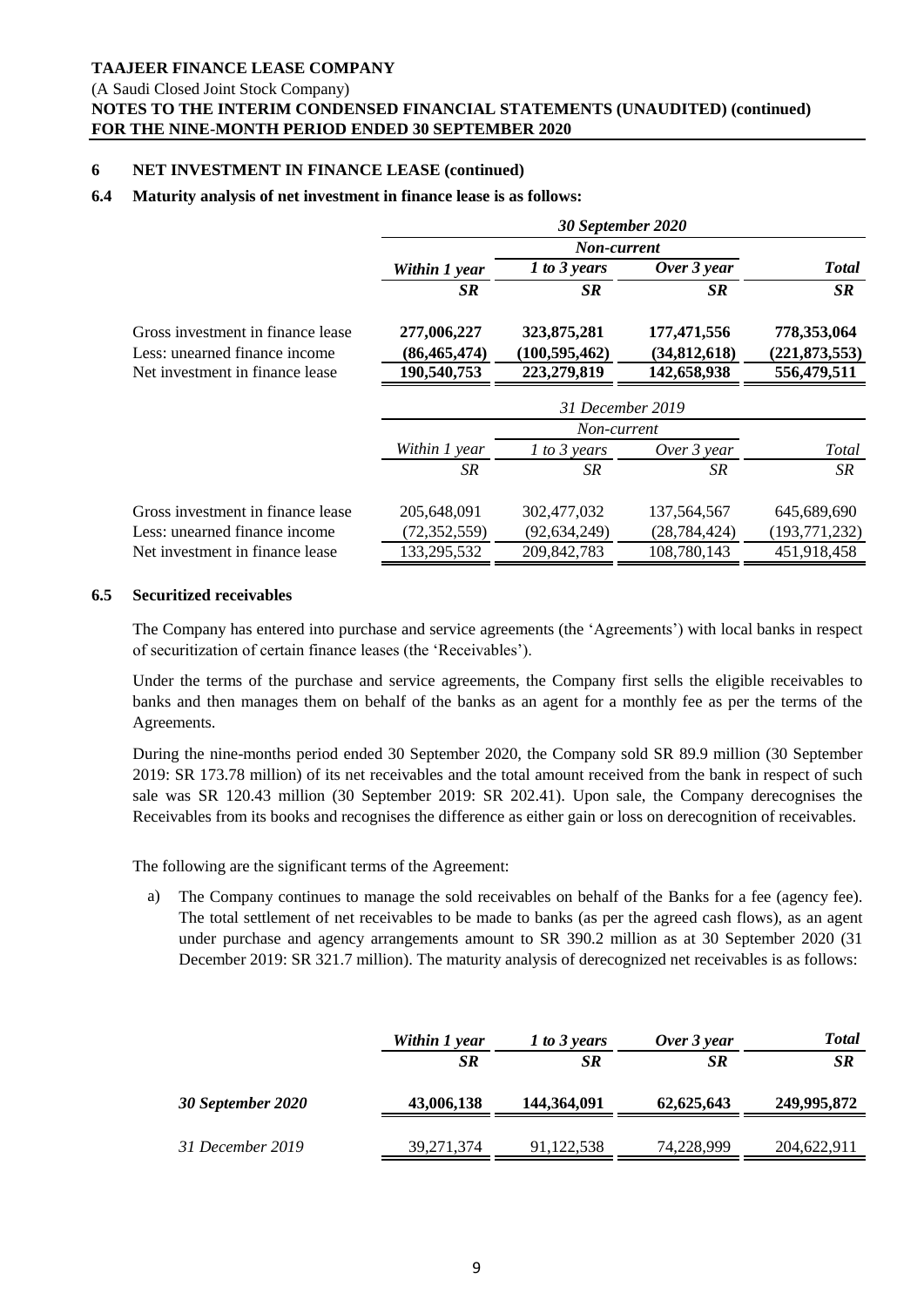(A Saudi Closed Joint Stock Company)

# **NOTES TO THE INTERIM CONDENSED FINANCIAL STATEMENTS (UNAUDITED) (continued) FOR THE NINE-MONTH PERIOD ENDED 30 SEPTEMBER 2020**

### **6 NET INVESTMENT IN FINANCE LEASE (continued)**

### **6.5 Securitized receivables**

- b) The agreements are supported by a "cash flow statement" which stipulates the principal amount and the monthly receivables falling due. Under the terms of the agreements, the Company, in the capacity of an agent, settles to the bank a monthly amount based on the cash flow statement. The amount of the next month's repayment is recognized as a liability and included in 'payable under purchase and agency agreement' (see note 7)**.**
- c) A reserve is to be maintained out of the monthly receipts, which is to be distributed at the end of the term of the agreement after deducting the actual defaults and discounts due to premature terminations. The balance in the reserve account after deducting the actual defaults and discounts shall be retained by the Company as deferred consideration on sale of receivables. Any shortfall in the reserve account is to be borne by the Bank.

During the nine-month period ended 30 September 2020, the Company recognized a net gain amounting to SR 22.38 million (30 September 2019: SR 35.3 million) on derecognition of receivables sold to a bank under the Agreement.

The present value of deferred consideration receivable is calculated by deducting the present value of expected defaults and discounts to be incurred over the life of the agreement from the present value of reserve amount to be received per the cash flow statement. This represents the net deferred consideration receivable by the Company under the Agreements calculated as follows:

|                                                            | 30 September         | 31 December |
|------------------------------------------------------------|----------------------|-------------|
|                                                            | <b>2020</b>          | 2019        |
|                                                            | ( <i>Unaudited</i> ) | (Audited)   |
|                                                            | <b>SR</b>            | SR          |
| Present value of deferred consideration receivable         | 32,249,802           | 25,974,782  |
| Less: allowance for expected defaults and early settlement | (10, 111, 218)       | (5,612,198) |
| Net deferred consideration receivable                      | 22,138,584           | 20,362,584  |
|                                                            |                      |             |

The Company's net servicing assets and related liabilities are calculated separately for each agreement by calculating the present value of servicing assets, as per the terms of the agreement and by estimating the present value of servicing liability and related provisions. The net amount is classified as a net servicing asset or a net servicing liability on the statement of financial position. This has been presented as follows:

|                                            | 30 September   | 31 December    |
|--------------------------------------------|----------------|----------------|
|                                            | 2020           | 2019           |
|                                            | (Unaudited)    | (Audited)      |
|                                            | SR.            | SR.            |
| Present value of servicing asset           | 13,316,037     | 9,714,404      |
| Less: Present value of servicing liability | (29, 801, 243) | (25, 216, 983) |
| Net servicing liability                    | (16, 485, 206) | (15,502,579)   |

The present value of net deferred consideration receivable and the present value of net servicing liability is calculated by using a discount rate of 4.84 to 7.58% (31 December 2019: 6.09% to 7.58%).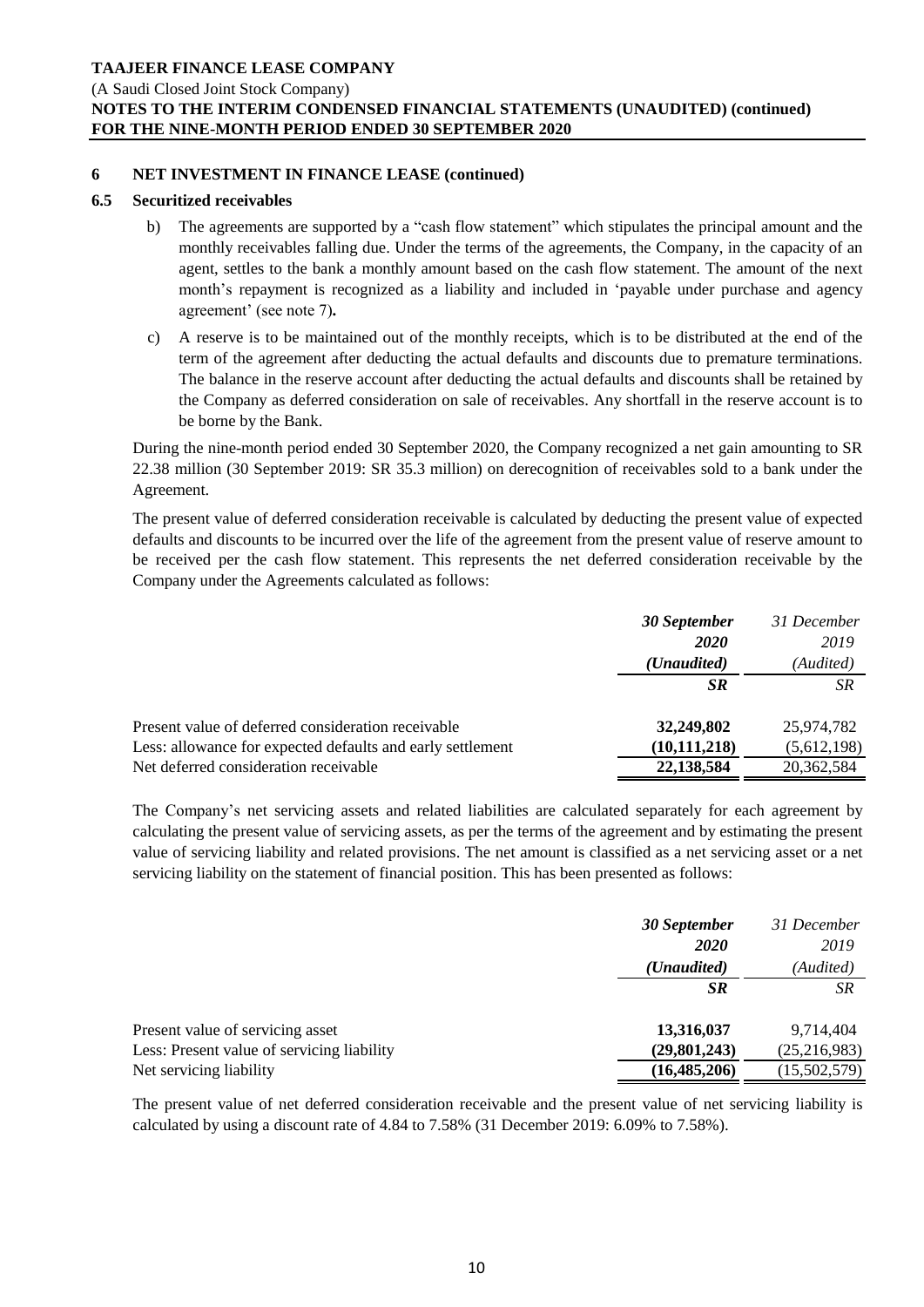## **7 TRADE PAYABLES**

|                                                       | 30 September | 31 December |
|-------------------------------------------------------|--------------|-------------|
|                                                       | <b>2020</b>  | 2019        |
|                                                       | <b>SR</b>    | SR          |
| Payables to suppliers of vehicles                     | 24,454,765   | 60,844,412  |
| Payable under purchase and agency agreements (Note 6) | 30,990,710   | 20,412,594  |
| Accrued expenses                                      | 7,205,257    | 6,032,509   |
| Advances from customers                               | 3,845,022    | 3,409,295   |
| Other payables                                        | 2,970,683    | 2,620,761   |
|                                                       | 69,466,437   | 93,319,571  |

#### **8 ZAKAT PAYABLE**

#### **Basis for Zakat:**

The Company is subject to the Regulations of the General Authority of Zakat and Tax (GAZT) in the Kingdom of Saudi Arabia.

Zakat charged to the statement of profit or loss:

|                       |              | For the nine-month period ended |  |
|-----------------------|--------------|---------------------------------|--|
|                       | 30 September | 30 September                    |  |
|                       | <b>2020</b>  | 2019                            |  |
|                       | <b>SR</b>    | SR                              |  |
| Current zakat charges | 3,608,679    | 4,509,684                       |  |
|                       | 3,608,679    | 4,509,684                       |  |

The movement in the zakat payable is as follows:

|                                       | For the nine-month |                    |
|---------------------------------------|--------------------|--------------------|
|                                       | period ended       | For the year ended |
|                                       | 30 September       | 31 December        |
|                                       | <b>2020</b>        | 2019               |
|                                       | <b>SR</b>          | SR                 |
| At the beginning of the period / year | 4,212,709          |                    |
| Charge for the period / year          | 3,608,679          | 4,705,084          |
| Payments                              | (4,343,612)        | (492, 375)         |
|                                       | 3,477,776          | 4,212,709          |

#### **Status of certificates and assessments:**

In accordance with the final zakat settlement agreement with the General Authority of Zakat and Tax (GAZT), the Company has settled the zakat liability and finalized all years up to 2018. The zakat return for the year 2019 is still under review by GAZT.

GAZT has raised an assessment of the Company's VAT return for the month of January 2019 claiming for additional VAT liability along with related penalty amounting to SR 1.2 million. The Company has filed an appeal against the GAZT assessment and management expect a favourable outcome.

#### **9 LONG-TERM LOANS**

The long-term loans comprise the following:

|                                        | 30 September | 31 December   |
|----------------------------------------|--------------|---------------|
|                                        | <i>2020</i>  | 2019          |
|                                        | <b>SR</b>    | SR            |
| Commercial loans (see note (a) below)  | 286,899,608  | 186, 177, 905 |
| Governmental loan (see note (b) below) | 41,173,944   | 16,468,910    |
|                                        | 328,073,552  | 202,646,815   |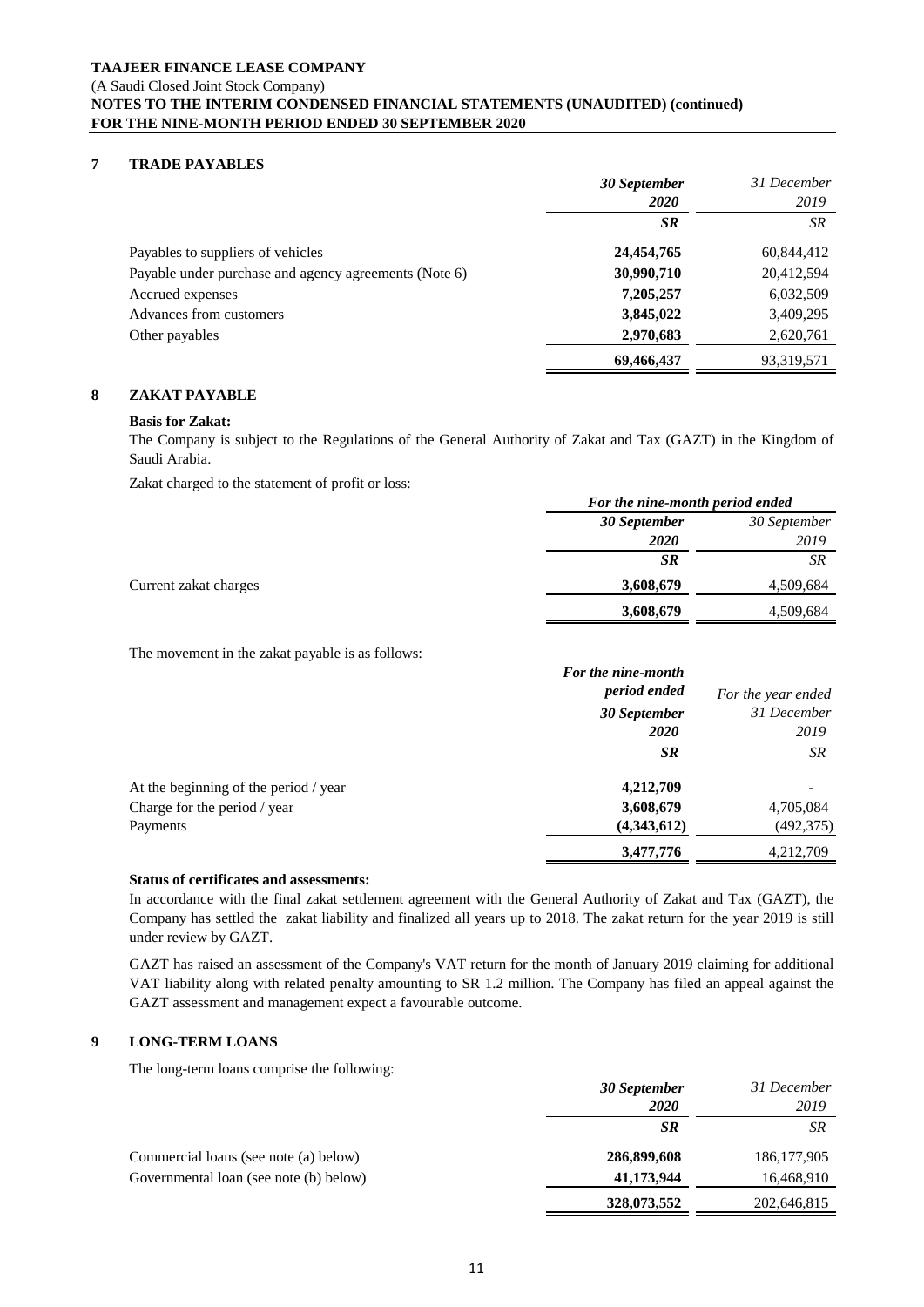(A Saudi Closed Joint Stock Company)

# **NOTES TO THE INTERIM CONDENSED FINANCIAL STATEMENTS (UNAUDITED) (continued) FOR THE NINE-MONTH PERIOD ENDED 30 SEPTEMBER 2020**

# **9 LONG-TERM LOANS (continued)**

### **a) Commercial loans**

Commercial loans were obtained from local financial institutions at commercial profit rate to finance working capital requirements.

### **b) Governmental loans**

The Company has obtained loans at below-market rate of interest from governmental bodies under a scheme to support small and medium sized entities. The Company recognized the loan initially at its fair value using a discount factor of 5% - 5.14% and recognized an unearned government grant being the difference between the amount received and the fair value of the loan. The Company earns the government grant on its utilization of funds obtained from the governmental bodies to finance small and medium sized entities on a pro-rata basis

### **10 RELATED PARTY DISCLOSURES**

The following table provides the total amount of material transactions that have been entered into with related parties:

|                                       |                                                         | For the nine-month period ended |              |
|---------------------------------------|---------------------------------------------------------|---------------------------------|--------------|
|                                       |                                                         | 30 September                    | 30 September |
| <b>Related party</b>                  | <b>Nature of transaction</b>                            | 2020                            | 2019         |
|                                       |                                                         | <b>SR</b>                       | <b>SR</b>    |
| Ultimate parent                       | <b>Purchase of Vehicles</b>                             | 11,210,104                      |              |
| Others                                | Purchase of Vehicles                                    | 90,879,450                      | 40,810,333   |
|                                       | Vehicle maintenace                                      | 416,943                         | 248,698      |
|                                       | Due to related parties comprise the following:          |                                 |              |
|                                       |                                                         | <b>30 September</b>             | 31 December  |
|                                       |                                                         | 2020                            | 2019         |
|                                       |                                                         | <b>SR</b>                       | SR           |
| Taajeer International Company Limited |                                                         | 10,580,157                      | 25, 263, 631 |
|                                       | Taajeer National Company for Maintenance and Integrated |                                 |              |
| <b>Services</b>                       |                                                         | 282,207                         | 2,264,701    |
| Taajeer Group Company                 |                                                         | 8,401,352                       | 890,333      |
| <b>Awaed Arabia Company</b>           |                                                         |                                 | 141,807      |
|                                       |                                                         | 19,263,716                      | 28,560,472   |

### **Compensation of key management personnel of the Company**

|                                                | For the nine-month period ended |                      |
|------------------------------------------------|---------------------------------|----------------------|
|                                                | 30 September<br><b>2020</b>     | 30 September<br>2019 |
|                                                | <b>SR</b>                       | <b>SR</b>            |
| Short-term employee benefits                   | 2,885,985                       | 2,615,230            |
| <b>Termination benefits</b>                    | 524,218                         | 252,150              |
| Total compensation of key management personnel | 3,410,203                       | 2,867,380            |